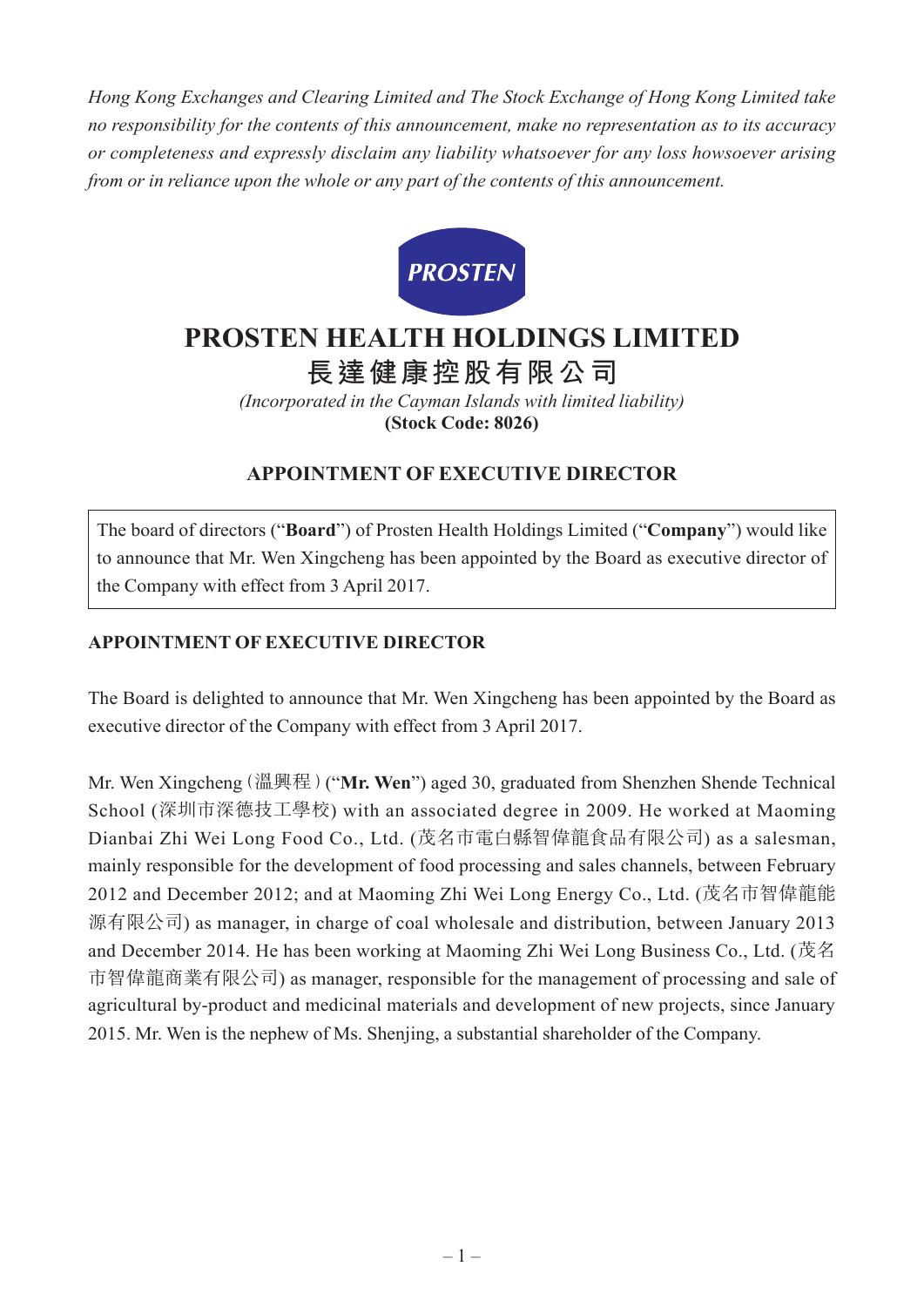Save as disclosed herein, as at the date of this announcement, (i) Mr. Wen does not have any relationship with any directors, senior management, substantial shareholders or controlling shareholders of the Company; (ii) does not have any interests in the shares or underlying shares in the Company within the meaning of Part XV of the SFO; (iii) does not hold other positions with the Company and its subsidiaries; and (iv) has not held any directorship in any public listed companies in the last three years preceding the date of this announcement or any other major appointments or professional qualifications.

Mr. Wen has entered into a service agreement with the Company on 3 April 2017. There is no fixed term for his appointment, which shall be continuous until terminated by either party by serving on the other party not less than three months' prior notice in writing. Notwithstanding the foregoing, he is subject to retirement by rotation and re-election at the annual general meeting of the Company in accordance with the articles of association of the Company. In particular, Mr. Wen, as appointed by the Board, shall hold office until the next following general meeting of the Company and be eligible to offer himself for re-election at such meeting.

According to the service agreement, Mr. Wen is entitled to director's emolument of HK\$240,000 per annum payable monthly by twelve equal installments, which is subject to annual review with such increment (if any) at such rate to be determined by the remuneration committee of the Company and approved by a majority in number of the disinterested members of the Board. Further, in respect of each financial year during his appointment, Mr. Wen may receive a discretionary bonus of a sum (if any) to be determined and approved by the Board at its absolute discretion having regard to the operating results of the Company and its subsidiaries and the performance of Mr. Wen himself. The amount of discretionary bonus payable to him shall similarly be decided by the remuneration committee of the Company and approved by a majority in number of the disinterested members of the Board. The above remuneration package is determined by arm's length negotiation between Mr. Wen and the Company, and with reference to his duties and responsibilities, his qualifications and experience, the prevailing market conditions and the Company's remuneration policy.